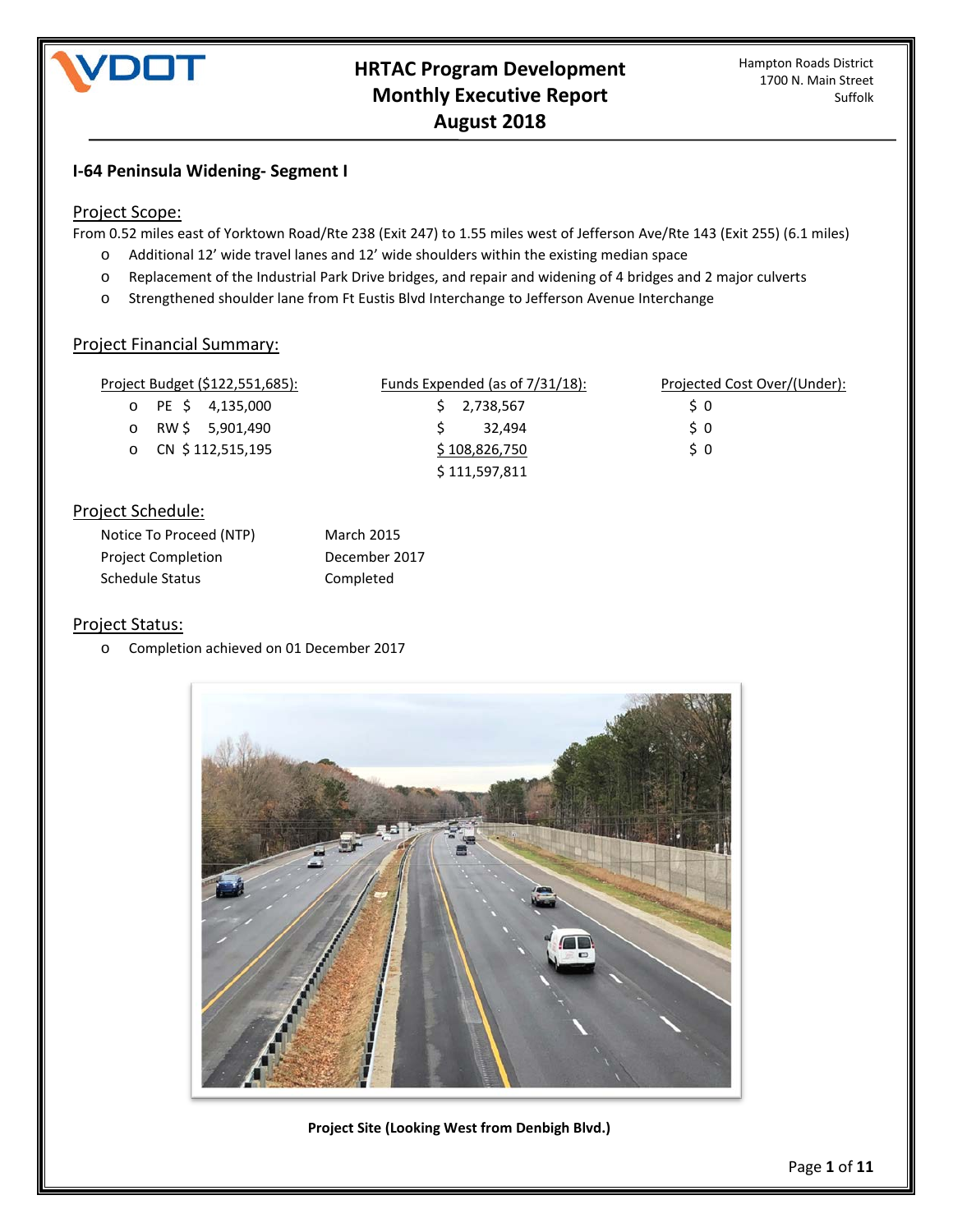

## **I-64 Peninsula Widening- Segment II**

#### Project Scope:

From 1.05 miles west of Hummelsine Parkway/Marquis Center Pkwy/Rte 199 (Exit 242) to where the Segment I project ends at 0.54 miles east of Yorktown Road/Rte 238 (Exit 247) (7.1 miles)

- o Additional 12' wide travel lanes and 12' wide shoulders within the existing median space
- o Repair and widening of 9 bridges and 6 major culverts
- o Reconstruction of existing roadway

#### Project Financial Summary:

| Project Budget (\$175,832,897): | Funds Expended (as of 7/31/18): | Projected Cost Over/(Under): |
|---------------------------------|---------------------------------|------------------------------|
| o PE \$ 6,000,000               | 2,446,688                       | S O                          |
| RW \$ 1,511,548<br>$\circ$      | 508,715                         | S O                          |
| o CN $$168,321,349$             | \$111,752,878                   | S O                          |
|                                 | \$114,708,281                   |                              |

#### Project Schedule:

| <b>NTP</b>                | February 2016 |
|---------------------------|---------------|
| <b>Project Completion</b> | May 2019      |
| Schedule Status           | On Schedule   |

#### Project Status:

- o Completed I-64 WB traffic shift to Phase 2 in Sections C & B (Exit 243 to Exit 247)
- o Continued with rehabilitation of existing bridge decks all bridges
- o Continued Phase I pavement section construction for I-64 EB and WB (east of Exit 243)
- o Continued Phase II pavement reconstruction in Sections A and B (west of Exit 243)



**Median barrier backfill in preparation for final Phase II traffic shifts on east end of project**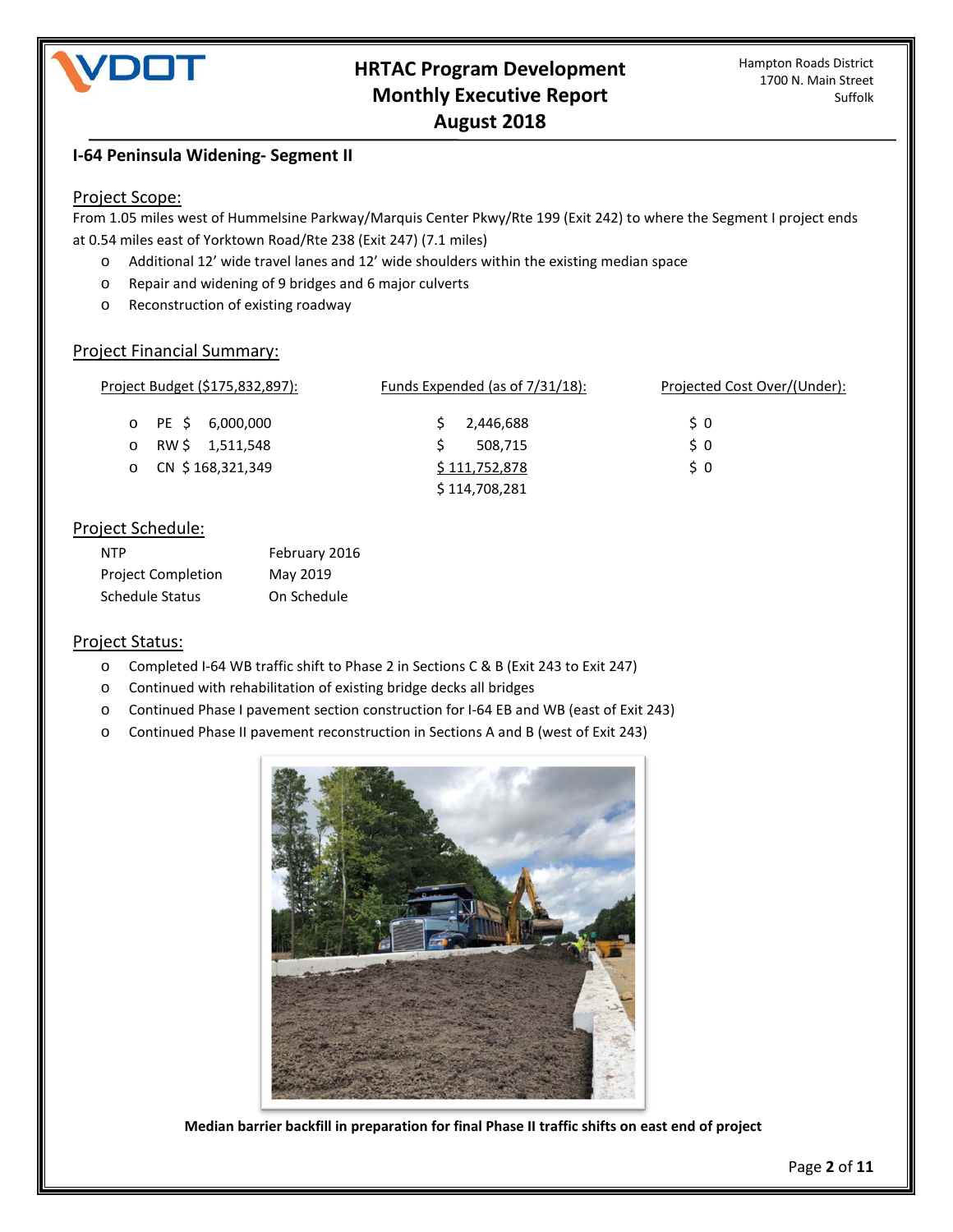

# **I-64 Peninsula Widening- Segment III**

#### Project Scope:

From approximately 1.15 miles West of Rte 199/Lightfoot (Exit 234) to where the Segment II project ends at 1.05 miles west of Hummelsine Parkway/Marquis Center Pkwy /Rte 199 (Exit 242) (8.2 miles)

- o Additional 12' wide travel lanes and 12' wide shoulders within the existing median space
- o Replacement of the two Queen's Creek bridges, repair and widening of 4 bridges, 3 major culverts
- o Reconstruction of existing mainline roadway

## Project Financial Summary:

| Project Budget (\$244,045,973): | Funds Expended (as of 7/31/18): | Projected Cost Over/(Under): |
|---------------------------------|---------------------------------|------------------------------|
| o PE \$ 10,000,000              | \$4,539,875                     | S 0                          |
| o RW \$12,000,000               | 31.683                          | S O                          |
| o CN \$ 222,045,973             | \$13,004,929                    | S O                          |
|                                 | \$17,576,487                    |                              |

## Project Schedule:

| Notice To Proceed (NTP)   | January 2018                                                 |
|---------------------------|--------------------------------------------------------------|
| <b>Project Completion</b> | September 2021 (or June 2021 for early completion incentive) |
| Schedule Status           | On-Schedule                                                  |

## Project Status:

- o Field Surveys and utility designations are complete borings completed in mid-June
- o VDOT provided Scope Validation response letter on July 27, 2018
- o Contractor began Interstate Maintenance responsibility in July 2018
- o 60% Roadway Design Plans were received in July 2018
- o Outside Shoulder Strengthening scheduled to begin on August 8, 2018



**I-64 westbound looking eastbound across the Queens Creek Bridge**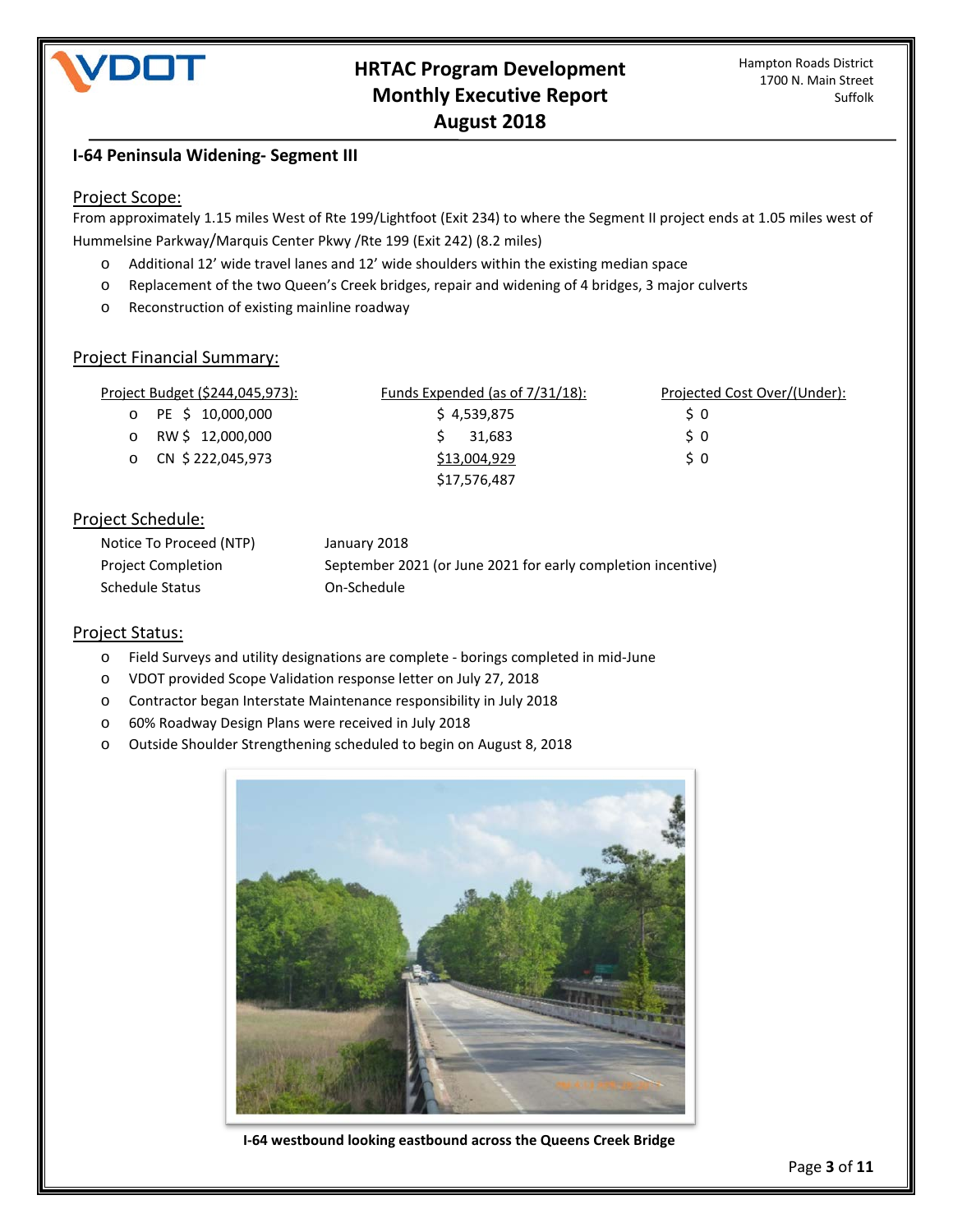

# **I-64/I-264- Phase I**

#### Project Scope:

From the I-64 Twin Bridges to the I-264/Newtown Road Interchange

- o Widening westbound I-64 by adding a second exit lane from Twin Bridges to the I-64/I-264 interchange
- o Introducing a new two lane Collector-Distributor (C-D) roadway from I-64 to the Newtown Road interchange
- o Constructing a new two-lane flyover ramp from westbound I-64 tying into the existing eastbound I-264 C-D road

## Project Financial Summary:

| Project Budget (\$158,730,023): | <u>Funds Expended (as of <math>7/31/18</math>):</u> | Projected Cost Over/(Under): |
|---------------------------------|-----------------------------------------------------|------------------------------|
| PE \$ 10,135,307<br>O           | \$10,135,307                                        | 0                            |
| RW \$11,571,063<br>O            | \$19,315,097                                        | 7,744,034                    |
| CN \$137,023,653<br>$\circ$     | \$72,270,088                                        | 0                            |
|                                 | \$101,720,492                                       |                              |
| Project Schedule:               |                                                     |                              |
| Notice To Proceed (NTP)         | October 2016                                        |                              |

| Project Status: |
|-----------------|
|-----------------|

- o Placed deck spans for B-605; Newtown and Witchduck Road Collector Distributor Road Bridge
- o Placed sound barrier footings along I-64 WB

Project Completion **Completion** October 2019 Schedule Status On-Schedule

o Continued construction of Box Culvert 8-34, I-264 EB Newtown Road Exit 15 A



**Sound Barrier Footings (Rear of Sentara Nursing Facility) Box Culvert 8-34 Foundation Exit 15A** 

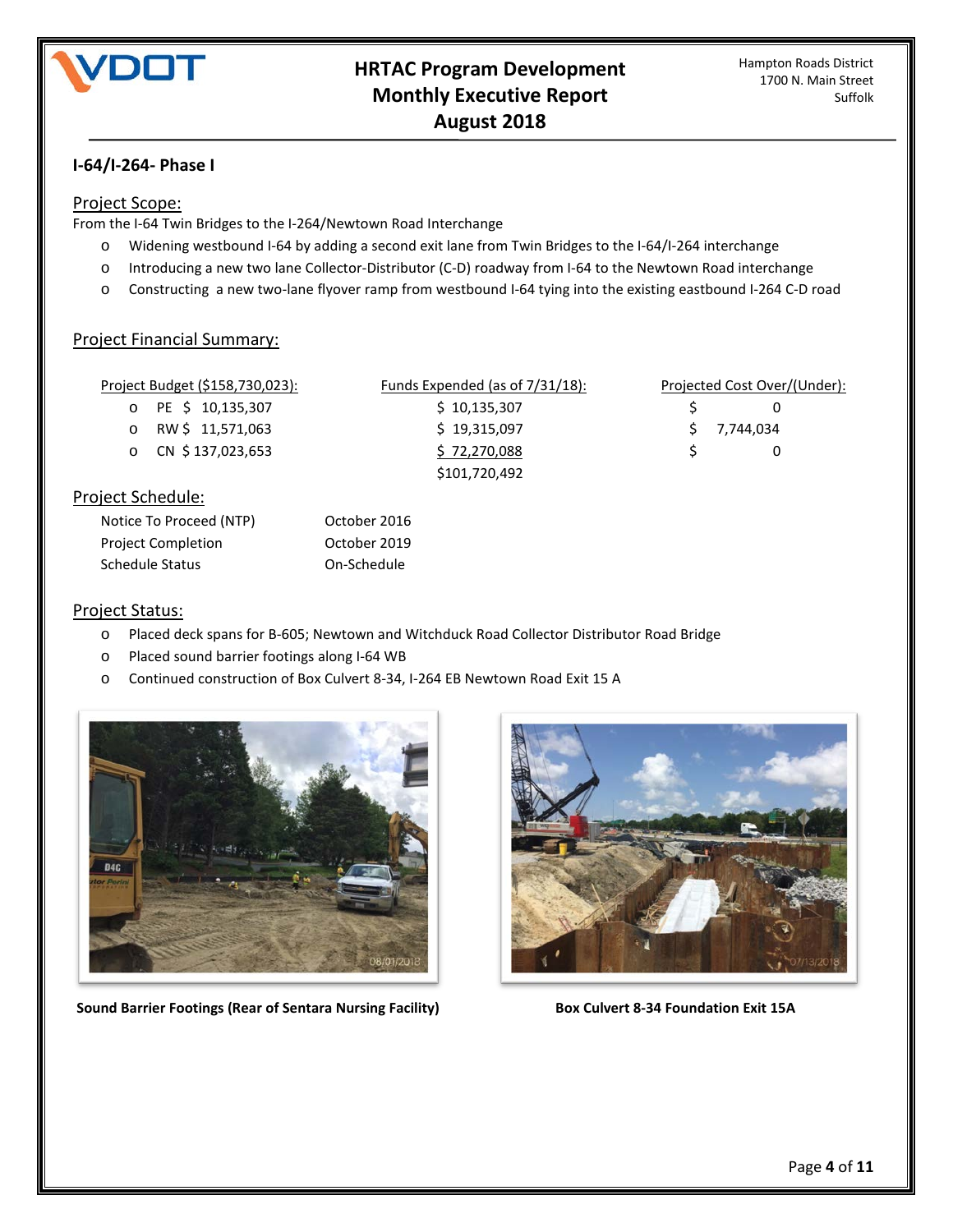

# **I-64/I-264- Phase II**

# Project Scope:

From the I-264/Newtown Road Interchange to the I-264/Witchduck Road Interchange

- o Extends the new C-D roadway from the Newtown Road interchange to the Witchduck Road interchange
- o Reconfigure the Newtown Road and Witchduck Road interchange ramps south of I-264
- o Constructing a new overpass that connects Greenwich Road south side of I-264 and Cleveland north of I-264

#### Project Financial Summary:

| Project Budget (\$194,503,887): | Funds Expended (as of 7/31/18): | Projected Cost Over/(Under): |
|---------------------------------|---------------------------------|------------------------------|
| o PE \$ 14,082,810              | \$14,056,088                    | S 0                          |
| RW \$54,392,666<br>$\circ$      | \$36,078,199                    | S O                          |
| CN \$126,028,411<br>$\Omega$    | 7,549,893                       | S O                          |
|                                 | \$57,684,180                    |                              |
| aiact Cchadula:                 |                                 |                              |

## Project Schedule:

| December 2017  |
|----------------|
| February 2018  |
| September 2021 |
| On-Schedule    |
|                |

## Project Status:

- o Widened I-264 EB Exit 15A to South Newtown Road
- o Began installing Prefabricated Vertical Drains (PVD) Cleveland Street approach to B-603; I-264 Flyover
- o Closed and Demolished I-264 EB Exit 15B Loop to North Newtown Road



**PVD Installation Cleveland Street Alleh Rublized Pavement Exit 15B Loop** 

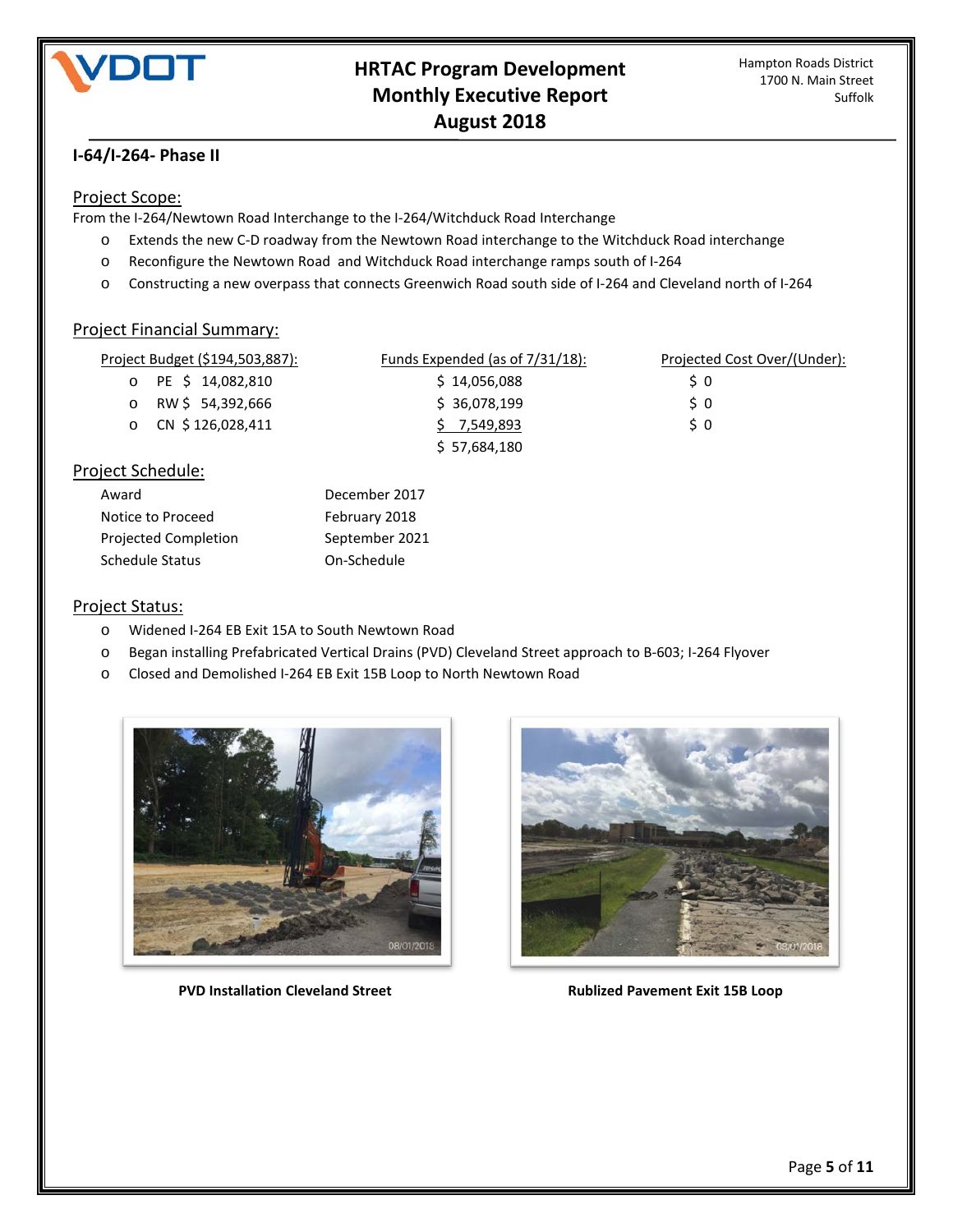

# **I-64 Southside Widening and High Rise Bridge - Phase I**

#### Project Scope:

From approximately the I-64/264/664 Interchange at Bowers Hill and extending to the I-64/464 Interchange in Chesapeake

- o Widening from 4 to 6 lanes
- o Constructing a new High Rise Bridge parallel to and to the South of the existing High Rise Bridge
- o Addition of Shoulder Lanes between the Route 17 and I-464 interchanges

#### Project Financial Summary:

| Project Budget (\$524,613,765): | Funds Expended (as of $7/31/18$ ): | Projected Cost Over/(Under): |
|---------------------------------|------------------------------------|------------------------------|
| o PE \$ 12,200,000              | \$12,189,098                       | S O                          |
| RW\$ 18,726,000<br>$\circ$      | 180.912                            | S O                          |
| o CN $$493,687,765$             | \$49,771,546                       | S O                          |
|                                 | \$62,141,556                       |                              |
|                                 |                                    |                              |

## Project Schedule:

| Award              | October 2017  |
|--------------------|---------------|
| Notice to Proceed  | November 2017 |
| Project Completion | July 2021     |
| Schedule Status    | On-Schedule   |

## Project Status:

- o Conducting coordination meetings with permitting agencies, railroad companies, and other stakeholders for permit and ROW acquisition
- o Roadway, bridge and ROW design submittals by the Design-Builder are being received and reviewed by VDOT
- o GPC began mobilization for construction on the High Rise Bridge in July 2018 between the east side of the Elizabeth River and Bainbridge Boulevard

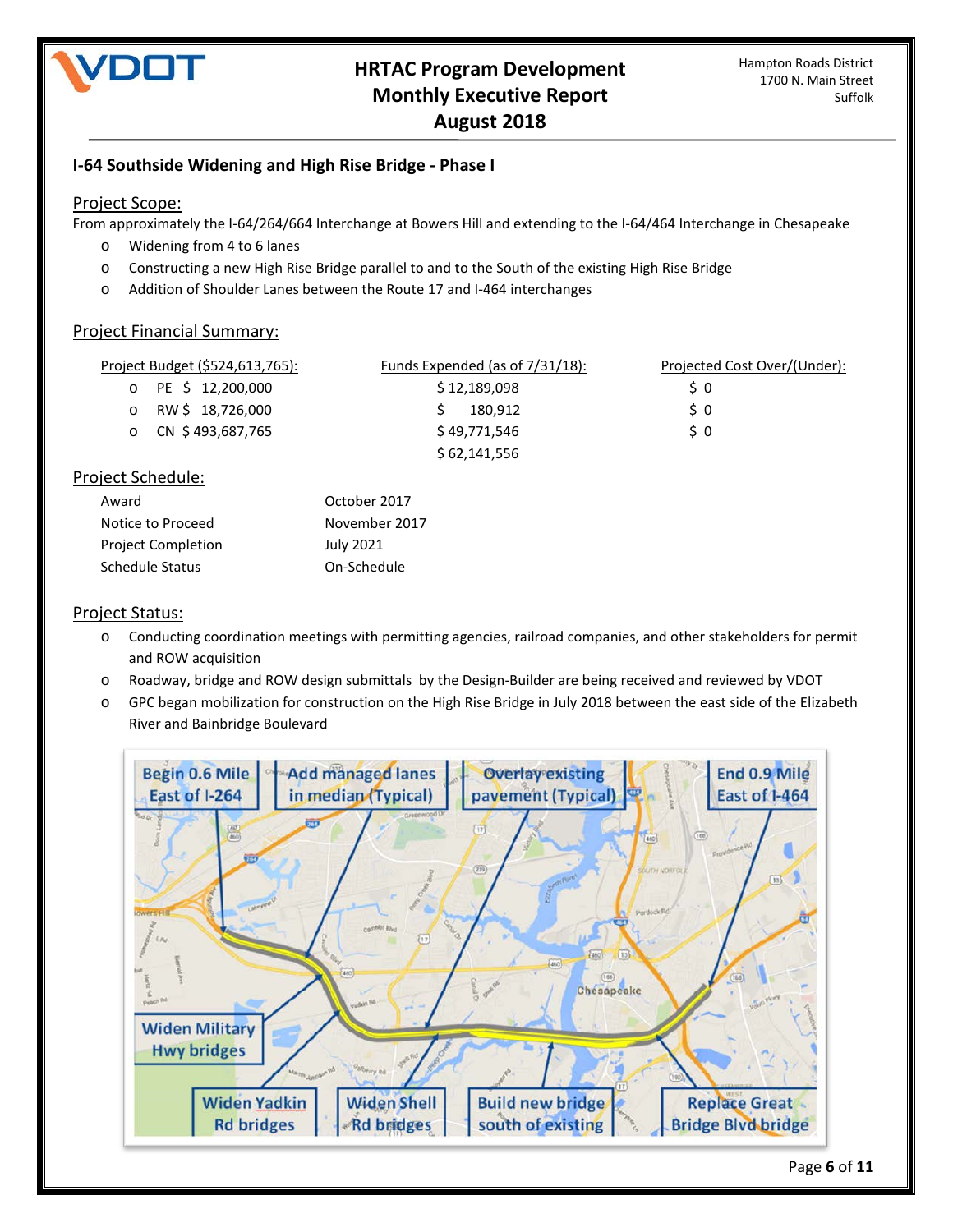# DOT

# **I-64 Hampton Roads Bridge-Tunnel Expansion**

# **Refinement of Preferred Alternative**

#### Project Scope:

Preliminary work for the I-64 corridor from Settlers Landing Interchange to I-564, including the following activities for refinement of the Preferred Alternative and initial activities to develop the most appropriate procurement approach for expansion of the HRBT:

- o Land survey, including photogrammetry, right-of-way verification, planimetric mapping, digital terrain modeling, and initial utility designation
- o Wetlands survey/delineation to obtain preliminary Jurisdictional Determination
- o Cultural resources/archaeological survey (land and marine)
- o Hazardous materials investigations (land and marine)
- o Geotechnical investigations (land and marine)
- o Environmental permitting and agency coordination, including for in-channel geotechnical sampling
- o Evaluation of disposal options for sediment dredge material and excavated boring material
- o Procurement preparation, including industry outreach (Request for Information process, industry forum, meetings with potential proposers) and assessment of procurement- and delivery-method alternatives

#### Project Financial Summary:

| Project Budget (\$25,000,000): |                 | Funds Expended (as of $7/31/18$ ): |            | Projected Cost Over/(Under): |  |
|--------------------------------|-----------------|------------------------------------|------------|------------------------------|--|
|                                | PE \$25,000,000 |                                    | 16,557,710 | S 0                          |  |
|                                | RW \$0          |                                    |            | S O                          |  |
|                                | CN \$0          |                                    |            | S 0                          |  |
|                                |                 |                                    | 16,557,710 |                              |  |

#### Project Schedule:

| Request for Qualifications (RFQ) | December 2017     |
|----------------------------------|-------------------|
| Request for Proposals (RFP)      | May 2018          |
| <b>Project Award</b>             | <b>Early 2019</b> |
| <b>Project Completion</b>        | 2024              |
| <b>Schedule Status</b>           | On-Schedule       |

#### Project Status:

o Project in procurement; contract award anticipated in early 2019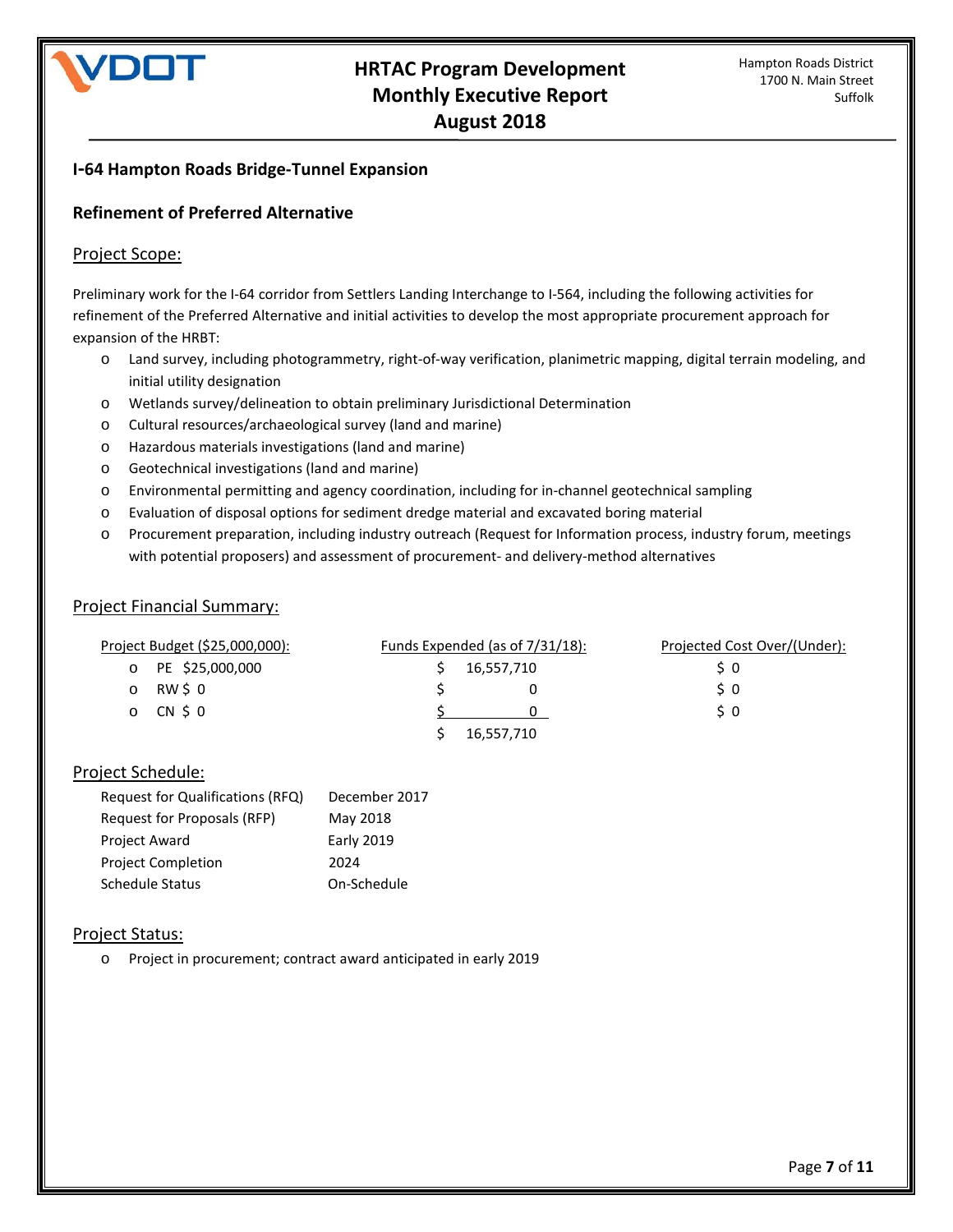

# **Route 460/58/13 Connector**

#### Study Scope:

Study from approximately the I-664/U.S. Route 58 Interchange and extending to the Business U.S. Route 460 and the Suffolk Northern Bypass (U.S. Route 13/58/460) Interchange:

- o Improve existing roadway to interstate standards and address roadway deficiencies
- o Improve accessibility to/from the SPSA Regional Landfill
- o Improve accessibility to/from the Hampton Roads Executive Airport

#### Study Financial Summary:

| Project Budget (\$5,000,000): |                   | Funds Expended (as of 7/31/18): | Projected Cost Over/(Under): |
|-------------------------------|-------------------|---------------------------------|------------------------------|
|                               | o PE $$5,000,000$ | \$903,900                       | S 0                          |
|                               | RW \$0            |                                 | S 0                          |
|                               | CN \$0            |                                 | S 0                          |
|                               |                   | \$903,900                       |                              |

# Study Schedule:

| Begin NEPA Process      | June 2017 |
|-------------------------|-----------|
| <b>Study Completion</b> | June 2020 |

#### Study Status:

- o Completing technical studies and compiling Environmental Assessment (EA) documentation for Federal Highway Administration review
- o Anticipate EA available for public review and comment Fall 2018





 **Existing facility looking westbound from weigh station Wetland south of eastbound lanes near Sondej Avenue**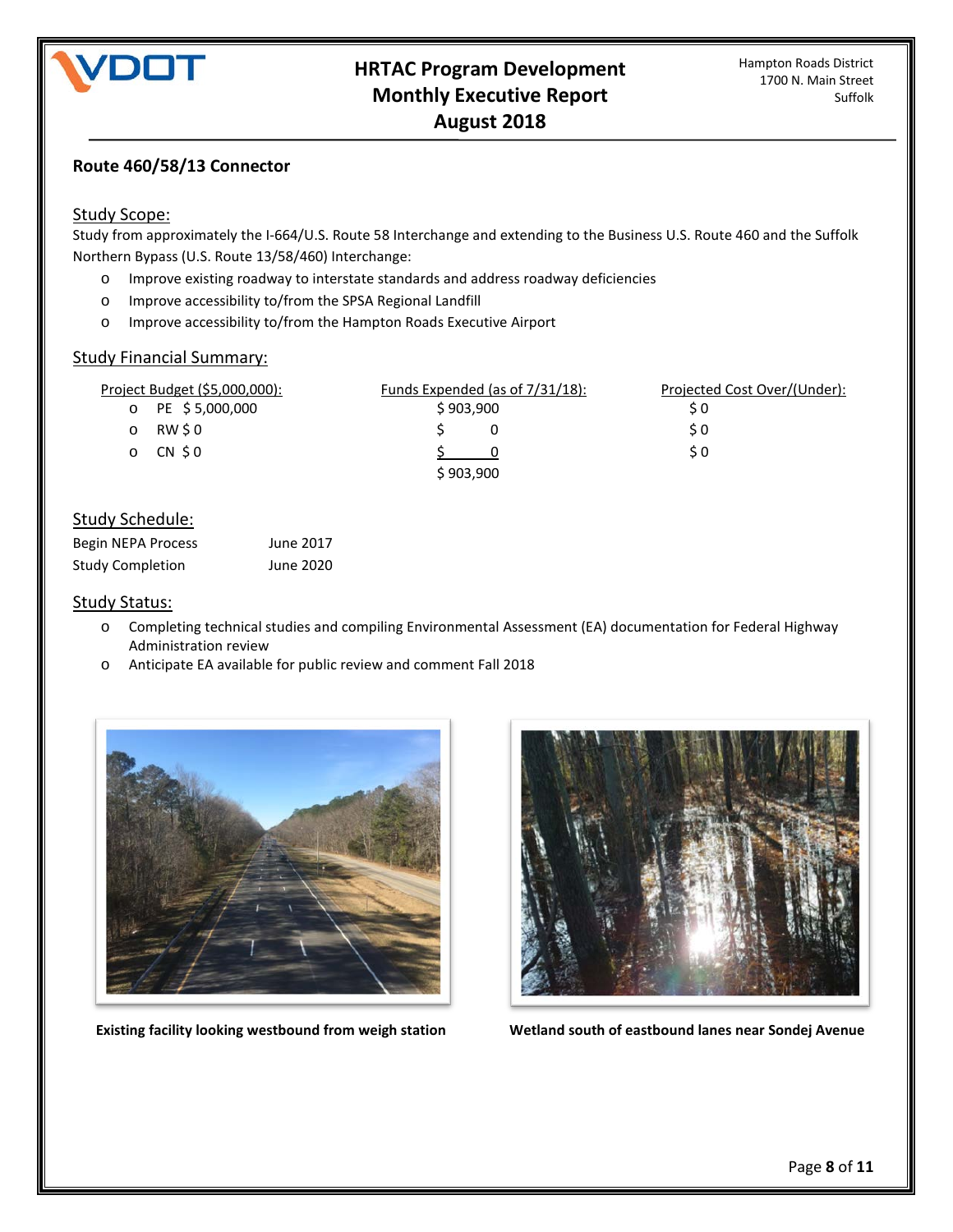

# **I-64/I-264- Phase III**

#### Project Scope:

Study/design to improve the remaining I-64/I-264 movements

- o Includes I-64 Eastbound (EB) movements to I-264
- o Includes I-264 movements to I-64

# Project Financial Summary:

| Project Budget (\$10,000,000): | Funds Expended (as of $7/31/18$ ): | Projected Cost Over/(Under): |
|--------------------------------|------------------------------------|------------------------------|
| PE \$10,000,000<br>$\circ$     | \$64,277                           | S 0                          |
| RW \$0<br>$\circ$              | 0                                  | S 0                          |
| CN \$0<br>$\circ$              |                                    | 50                           |
|                                | \$64,277                           |                              |
| Project Schedule:              |                                    |                              |
| <b>Dogin NEDA Drococc</b>      | O <sub>ch</sub>                    |                              |

| Begin NEPA Process              | October 2018  |
|---------------------------------|---------------|
| <b>IMR Conditional Approval</b> | August 2019   |
| Complete NEPA                   | December 2019 |

## Project Status:

- o Finalized IMR Framework Document
- o IMR document chapter is under development
- o Development of baseline and forecasted traffic volumes
- o Reviewing the regional travel demand model
- o Monthly coordination with the City of Norfolk, Virginia Beach, and the FHWA

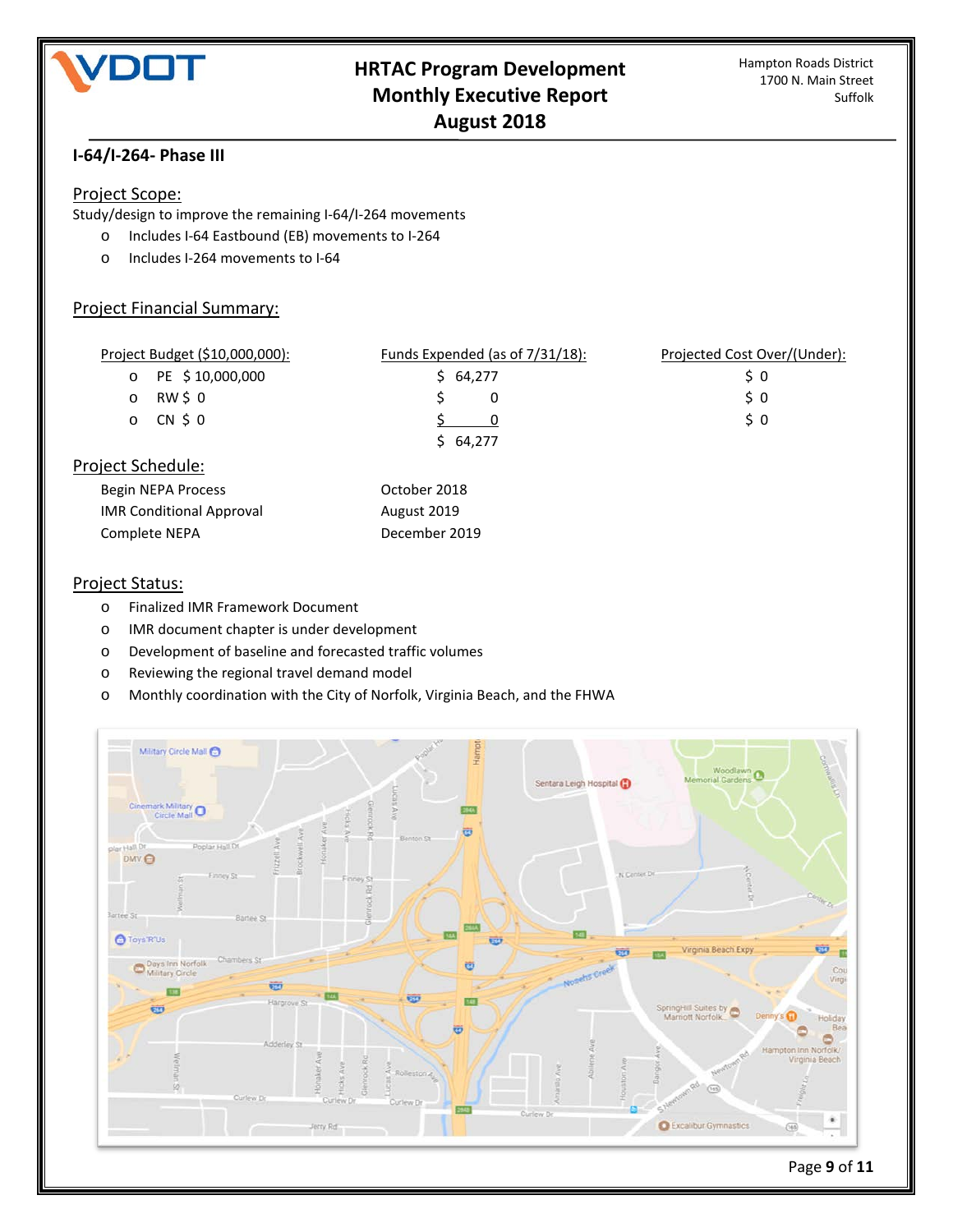

# **Bowers Hill Interchange**

# Study Scope:

Develop NEPA document and supporting studies for improvements to the I-64/I-264/I-664 Interchange and the Route 58/Route 460 Interchange (Bowers Hill).

## Study Financial Summary:

| Project Budget (\$4,000,000): | Funds Expended (as of 7/31/18): | Projected Cost Over/(Under): |
|-------------------------------|---------------------------------|------------------------------|
| o PE \$4,000,000              | \$357,066                       |                              |
| $\circ$ RW \$ 0               |                                 | S O                          |
| o CN \$0                      |                                 | S 0                          |
|                               | \$357,066                       |                              |

# Study Schedule:

| Begin NEPA Process | January 2018 |
|--------------------|--------------|
| Completion         | January 2020 |

#### Study Status:

- o Agency concurrence on Purpose and Need received on July 11, 2018
- o Preliminary alternative concepts to be introduced on August 8, 2018 to the Cooperating and Participating Agencies
- o Citizens Information Meeting scheduled for August 22, 2018 at Jolliff Middle School in Chesapeake